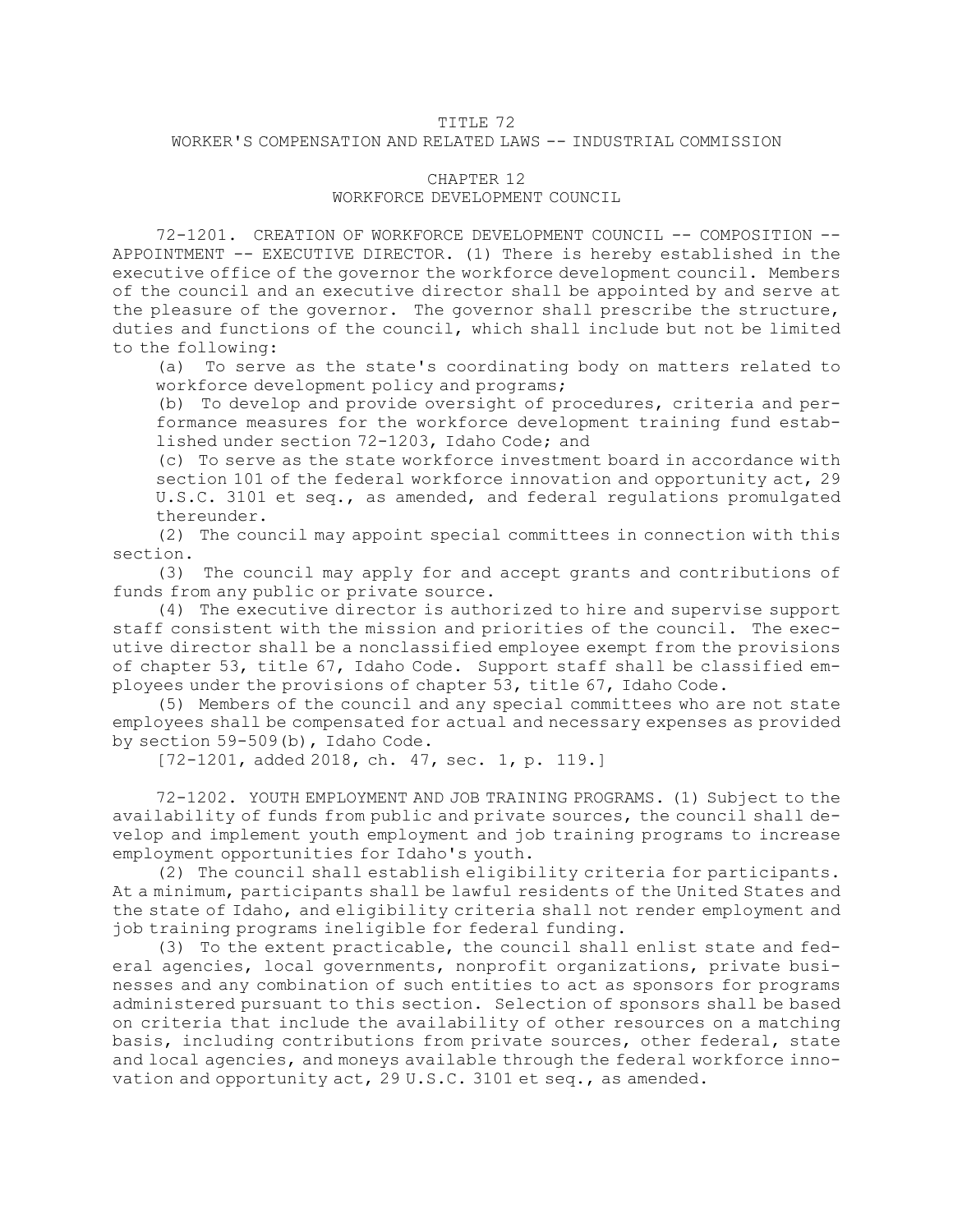(4) Participants in youth employment and job training programs under this section shall not be employees of the state of Idaho entitled to personnel benefits under the state personnel system, [chapter](/statutesrules/idstat/Title67/T67CH53) 53, title 67, Idaho Code.

[72-1202, added 2018, ch. 47, sec. 1, p. 119.]

72-1203. WORKFORCE DEVELOPMENT TRAINING FUND. (1) There is established in the state treasury <sup>a</sup> special trust fund, separate and apart from all other public funds of this state, to be known as the workforce development training fund, hereinafter "training fund." Except as provided herein, all proceeds from the training tax defined in subsection (7) of this section shall be paid into the training fund. The state treasurer shall be the custodian of the training fund and shall invest said moneys in accordance with law. Any interest earned on the moneys in the training fund shall be deposited in the training fund. Moneys in the training fund shall be disbursed in accordance with the directions of the council.

(2) All moneys in the training fund are appropriated to the council for expenditure in accordance with the provisions of this section. The purpose of the training fund is to provide or expand training and retraining opportunities in an expeditious manner that would not otherwise exist for Idaho's workforce. The training fund is intended to supplement but not to supplant or compete with moneys available through existing training programs. The moneys in the training fund shall be used for the following purposes:

(a) To provide training and retraining for skills necessary for specific economic opportunities and industrial expansion initiatives;

(b) To provide innovative training solutions to meet industry-specific workforce needs or local workforce challenges;

(c) To provide public information and outreach on career education and workforce training opportunities, including existing education and training programs and services not funded by the training fund; and

(d) For all administrative expenses incurred by the council, including those expenses associated with the collection of the training tax and any other administrative expenses associated with the training fund.

(3) Expenditures from the training fund for purposes authorized in paragraphs (a), (b) and (c) of subsection (2) of this section shall be approved by the council based on procedures, criteria and performance measures established by the council.

(4) Expenditures from the training fund for purposes authorized in paragraph (d) of subsection (2) of this section shall be approved by the executive director. The executive director shall pay all approved expenditures as long as the training fund has <sup>a</sup> positive balance.

(5) The activities funded by the training fund will be coordinated with similar activities funded by the state division of career technical education.

(6) The council shall report annually to the governor and the joint finance-appropriations committee the commitments and expenditures made from the training fund in the preceding fiscal year and the results of the activities funded by the training fund.

(7) <sup>A</sup> training tax is hereby imposed on all covered employers required to pay contributions pursuant to section [72-1350](/statutesrules/idstat/Title72/T72CH13/SECT72-1350), Idaho Code, with the exception of deficit-rated employers who have been assigned <sup>a</sup> taxable wage rate from rate class six pursuant to section [72-1350](/statutesrules/idstat/Title72/T72CH13/SECT72-1350), Idaho Code. The training tax rate shall be equal to three percent (3%) of the taxable wage